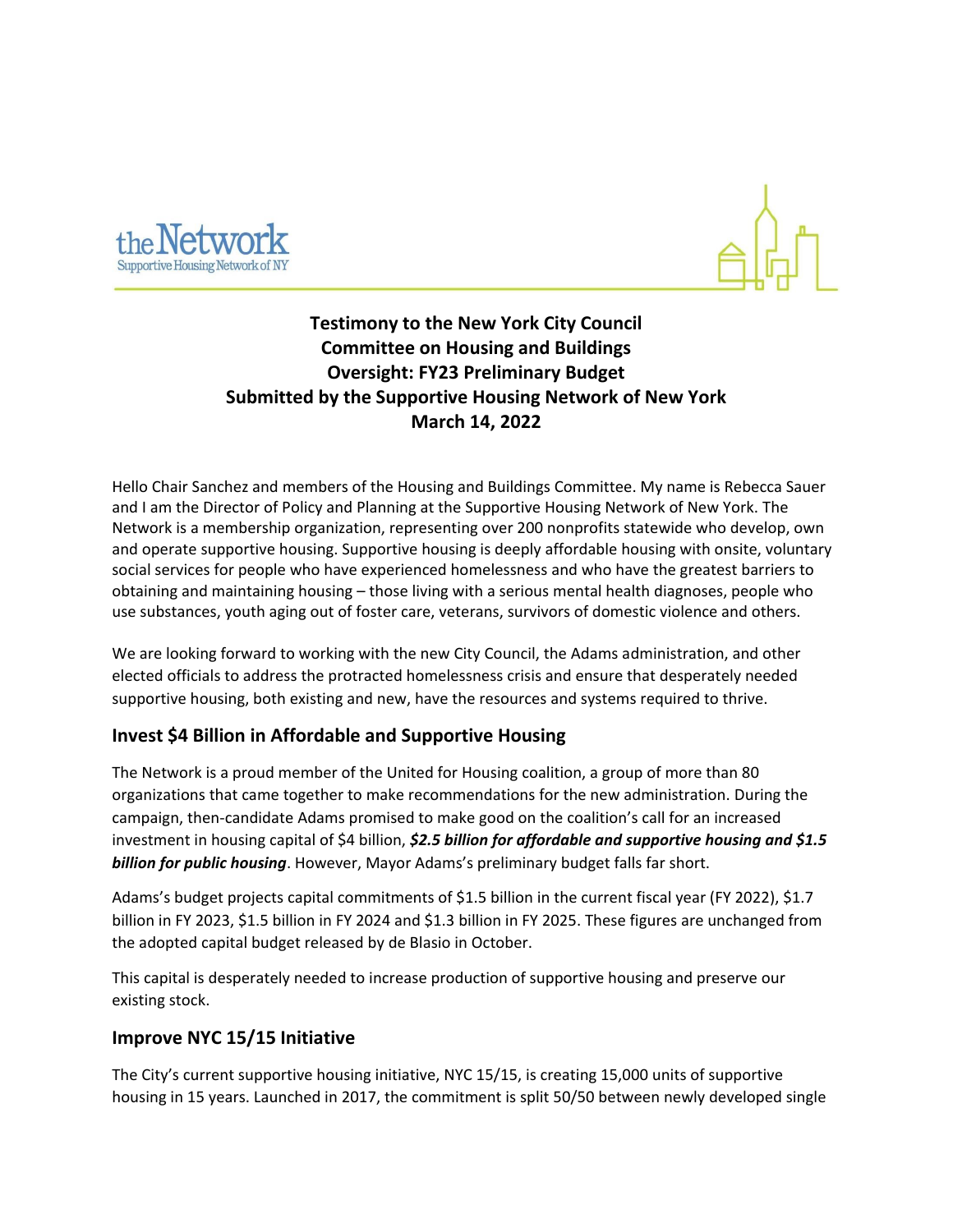site residences and scattered site supportive housing (private apartments in which mobile services are delivered).

According to the Network's internal tracking, 1,055 homes that were developed and financed through the NYC 15/15 program are now open, with about 1,700 more in construction and approximately 1,000 more in the development pipeline going through due diligence and awaiting financing.

In this calendar year, 2022, 1,000 NYC 15/15-funded homes are slated to open, all of them in single site congregate residences. With some setbacks due to Covid and lack of staffing at HPD and other agencies, the development pipeline is ramping up as we expected. After a supportive housing program is announced, there is at least a 2-4 year lag in production as developers acquire sites and financiers get to know and become confident underwriting the program. Once a project receives all its financing, construction typically takes 2 years. Additionally, while NYC 15/15 was ramping up, developers were still busy with our previous supportive housing initiative, NY/NY III, which was still producing units as it phased out. With all this in mind, calendar years 2020 and 2021 showed strong growth in the program.



*\*Because of the nature of scattered site, there is no guarantee of new 15/15 scattered site awards in 2022 and 2023. As the above chart illustrates, there are congregate projects that are currently in the development pipeline, projected to open in 2022 and 2023.* 

Scattered site supportive housing, in theory, has a much shorter lag time because no development and construction are required. NYC 15/15 scattered site started with some initial interest in its first year, but has faltered significantly in the last five years. Only half of the expected scattered site units are open: 1,255 compared to the 2,500 that should have been created if it were going at the expected rate of 500 units per year. This is due to the stagnant contract rates and social service rates far below those available to congregate programs. (For example, for a single adult program social service funding for NYC 15/15 congregate is \$17,500 and for scattered site it is only \$10,000). Nonprofit providers are unwilling to take on new scattered site contracts, while their existing scattered site programs – from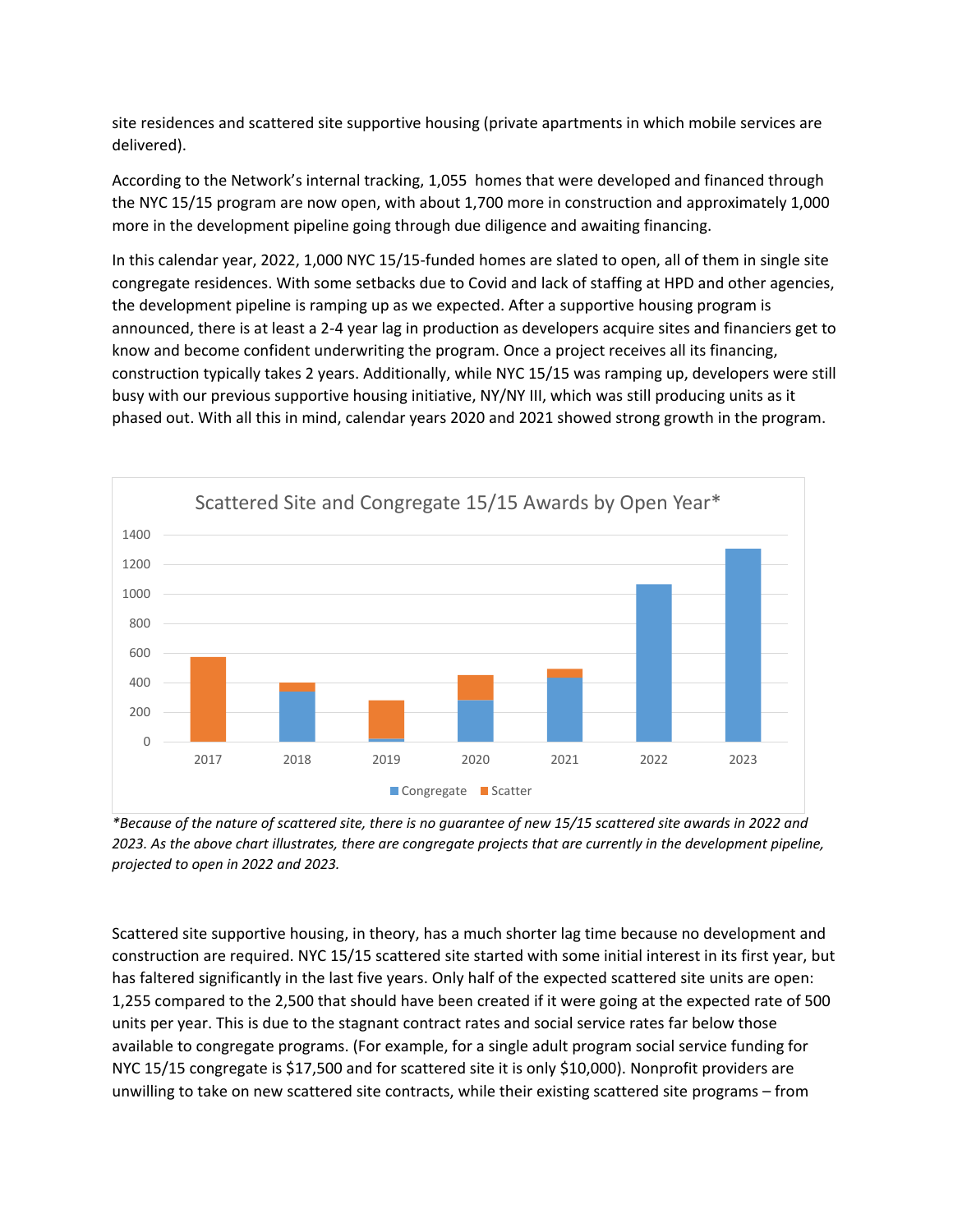previous supportive housing initiatives – are so underfunded that they are actually losing money. (Our advocacy priorities for increasing existing scattered site rates are included in our preliminary budget testimony to the General Welfare and the Mental Health, Disabilities and Addiction Committees).

*In order to ensure that the NYC 15/15 program reaches its crucial unit targets, the City must reallocate the 50/50 split between congregate and scattered site to a 75/25 split, respectively*. As you can see from the chart, the program is already producing congregate units at the needed rate of 750 units per year. This must be formalized and included in a plans for HPD capital.

85% of NYC 15/15 units are now targeted to people experiencing chronic homelessness, which follows HUD's definition while the remaining 15% of units are for single young adults and young adult families. The HUD definition excludes thousands of people in need of supportive housing, including those who have been incarcerated. On January 7, 2022, 49% of the population in the New York City Department of Corrections (DOC) system, had a Brad H designation<sup>ii</sup>, meaning they were identified as needing mental health treatment upon release.<sup>ii</sup> Approximately half of all people released from state prisons to New York City go to a city homeless shelter.<sup>iv</sup> The City must create new supportive housing units to meet the needs of people leaving jail, prison, or long-term hospital stays, who are currently left out of NYC 15/15 because of the "chronic homeless" definition.

## **Preserve 300 Supportive Housing Units Each Year**

Of the approximately 420 single site supportive housing residences in New York City with almost 27,400 apartments, 160 (38%) were opened before the year 2000 and many of those were only moderate rehabs of much older buildings. Of these, the majority were moderate rehabs of SROs that need capital work, upgrades to meet new sustainability mandates, and building system enhancements to keep people safe from COVID and other infectious diseases. Services and operating funding in these buildings – which have remained stagnant – must also be increased.

*Our community needs dedicated HPD capital, services and operating funding to preserve 300 supportive housing units per year*. Many of these buildings need significant capital investment to continue to provide safe and healthy living environments for their tenants and to meet the City and State's ambitious mandates to reduce carbon emissions from buildings. Service and operating budgets must also be increased to modern standards after decades of stagnation. Some of these older buildings have combined service and operating contracts as low as \$2,400 per unit per year, compared to NYC 15/15 which boasts \$17,500 just for services with additional funding rental assistance close to FMR standards.

Preservation of these older single-site residences is critical not just because the City cannot afford to lose a single unit of supportive housing but also because it furthers Fair Housing goals. Many of the older supportive housing residences are converted hotels in whiter, wealthier Manhattan neighborhoods, where new development is costly and rents are high. Existing supportive housing provides racial and economic integration in these neighborhoods that would be extremely difficult to recreate.

A number of City agencies – DOHMH, the Human Resources Administration (HRA), the Department of Homeless Services (DHS), the Continuum of Care and two divisions at HPD – have been participating in the Supportive Housing Preservation Project, an effort to identify and holistically address both the physical and pressing fiscal issues plaguing older supportive housing residences. This integrated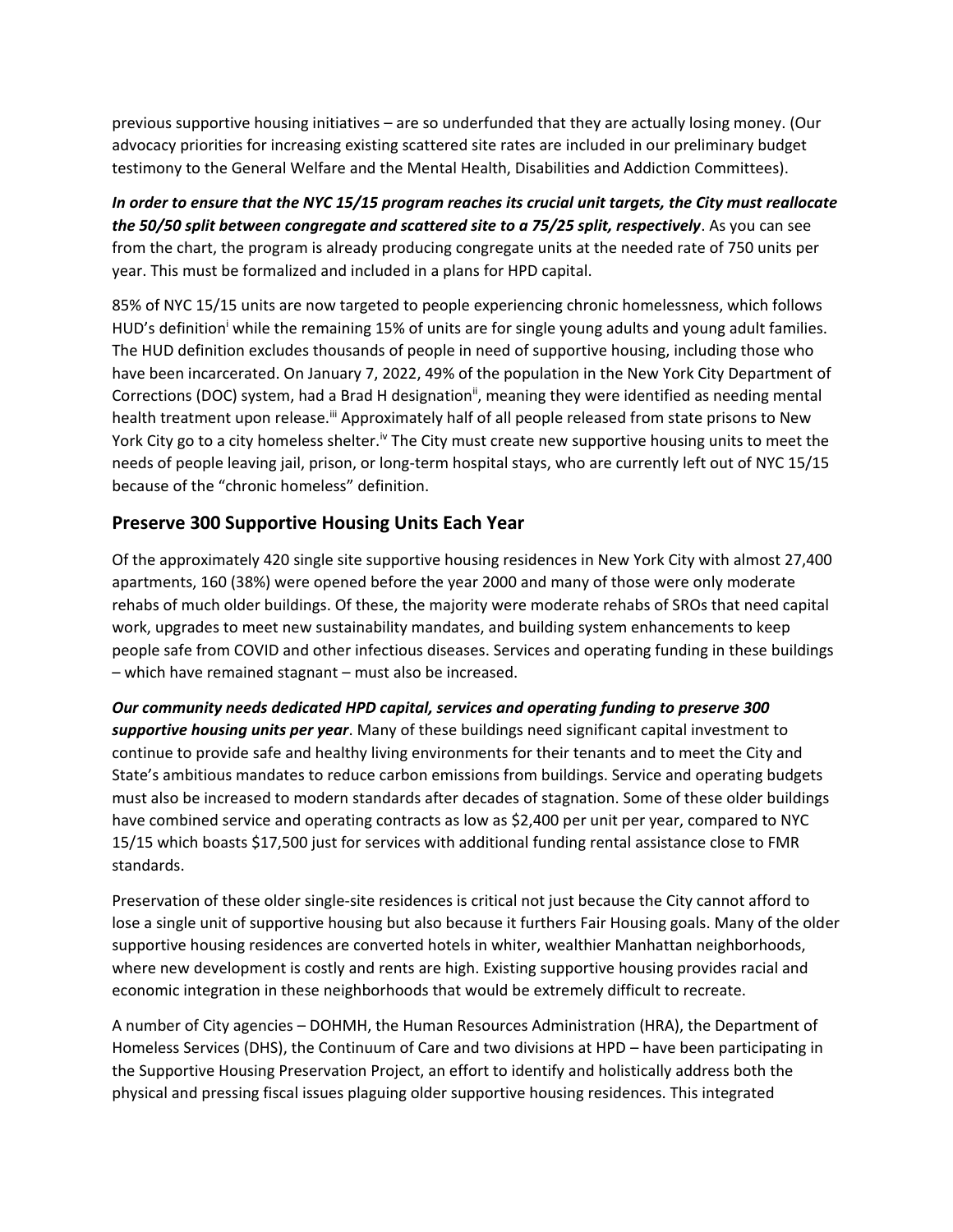approach—which focuses on both the brick and mortar challenges as well as the underfunded operating and service contracts—is critical to keeping this 'first wave' of supportive housing viable and must be continued. Now we just need dedicated capital resources, as well as service and operating funding, to create a steady preservation pipeline.

As the City puts significant resources into preserving affordable and supportive housing, it must also be vigilant to protect nonprofit owners' rights through the Right of First Refusal (ROFR) for the 171,000 NYC apartments developed with the Low Income Housing Tax Credit (LIHTC) program. <sup>v</sup> LIHTC is a Federal program created in 1986 that allows nonprofits and other developers to create and maintain affordable housing in exchange for Federal tax credits, which they can sell to investors. It is the primary tool the City has to develop new affordable housing. Regrettably, across the country, unscrupulous investors have been trying to distort the program and deny nonprofits their ROFR at the end of the compliance period. These disputes are often occurring in gentrifying neighborhoods in which investors hope to eventually reap financial rewards by presumably selling the buildings at a profit or increasing rents.<sup>vi</sup> This nationwide trend is an existential threat to affordable and supportive housing. *The City must support Federal legislation and work with the State to enact consistent local policies protecting the Right of First Refusal to ensure long-term affordability*. The 2021 HPD Qualified Allocation Plan (QAP), the document required by LIHTC allocating agencies to outline the local requirements and priorities for the program, was a step in the right direction, including points for projects that abided by clear guidelines for how the nonprofit is able to exercise its ROFR. The City must build on this first step to ensure that nonprofit ownership of LIHTC-financed affordable and supportive housing remains sacrosanct.

# **City Agency Staffing and Efficiencies**

The Network is very concerned about critical lack of staff capacity at HPD. Since the pandemic started, HPD has been severely understaffed. According to analysis from the New York Housing Conference, overall, the agency's staffing is 5% lower than it was before the pandemic and is 12% below the current budgeted headcount. The greatest staffing shortfall however is in the Office of Development, which handles development of new construction and preservation of affordable housing, where staffing is down 12% compared to January 2020, before the pandemic began, and is 24% below their budgeted headcount.

In order to get from conception to a point where people experiencing homelessness can move in, a supportive housing project touches many different departments at HPD. It starts with the Office of Special Needs housing, where the project is assigned a project manager. It will also need to go to the Division of Building and Land Development Services (BLDS) where it is reviewed for architectural, engineering, environmental, cost valuation, and construction support. The proposal might also be reviewed by the Division of Planning and Predevelopment which develops and manages HPD's housing production pipeline from project proposal phases through the land use review and entitlement process. There will be underwriting review. The marketing team will need to assist in getting the units ready to lease up, using the new Housing Connect 2.0 system. In order for the project to close on its financing, an HPD attorney must be assigned. The Division of Tenant Resources (DTR) is needed to assist with the rental assistance component of the NYC 15/15 contract, as well as qualify tenants prior to move-in. Staffing shortages at any one of these offices will slow projects down, and developers are telling us there are currently shortages at most of these offices.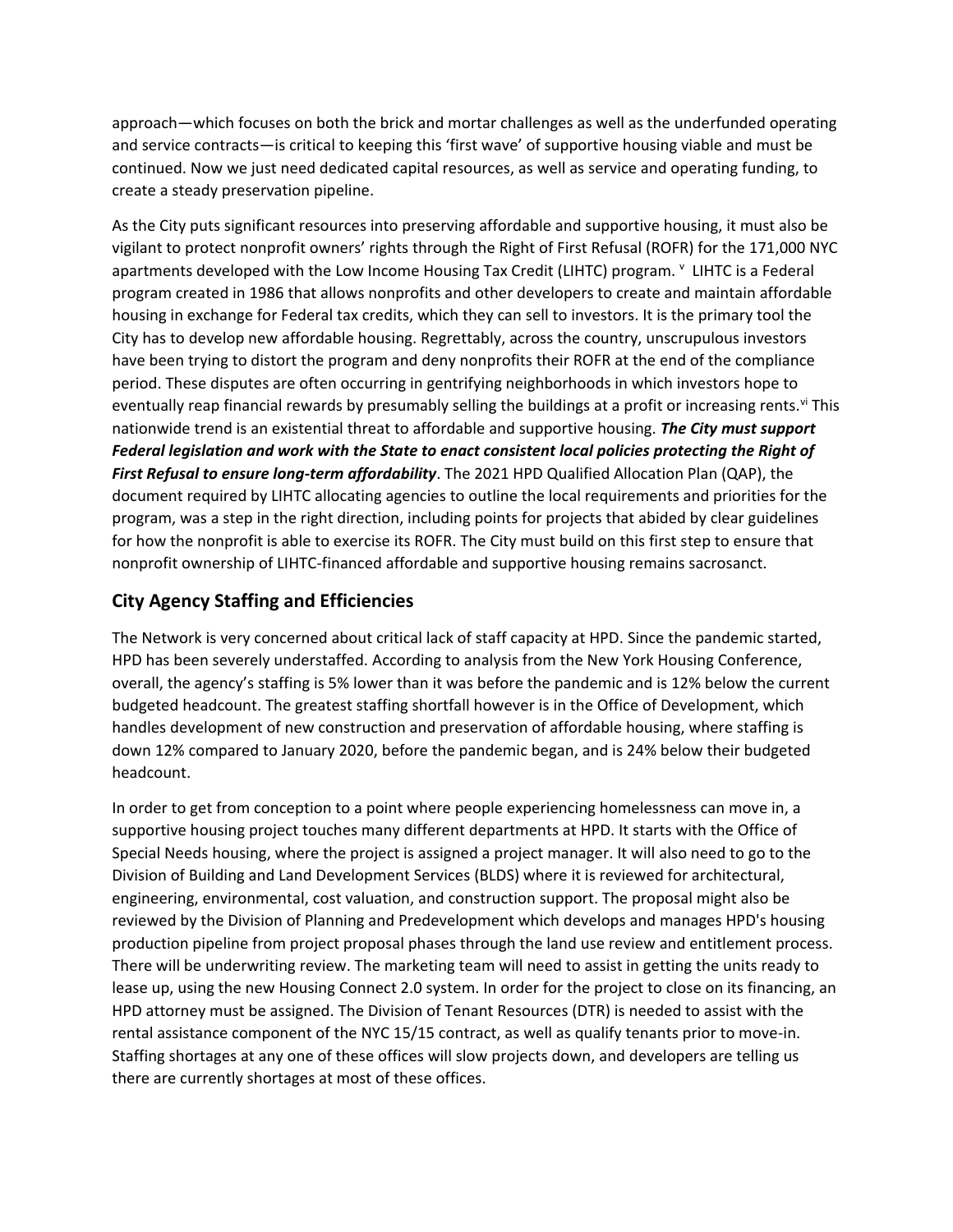We have heard about supportive housing projects that are being delayed for months because there are no attorneys to assign to their projects, or no BLDS reviewer. Ultimately this translates to months longer where hundreds of people are staying in shelters or on the streets and subways. While systemic change is needed, *one quick solution to the understaffing problem is contracting out attorneys for deal closings*. This is a common practice with state housing finance agencies and could also provide some relief for shortages in other departments.

While the Preliminary Budget identifies that HPD will reduce its headcount by 28 positions in FY 23, to meet the Program to Eliminate the Gap (PEG), the City needs to ensure that development operations are not further impacted. Quite the opposite; *the City needs to invest in sufficient staffing resources to push the pipeline forward, while also exploring efficiencies that cut down the development timeline and review process.* One such area is exploring ways to cut down on the agency review of tenant income documents, which could save time and reduce the burden on tenants.

In our testimony to the General Welfare committee, we also discuss the staffing shortages at HRA, which is leading to an increase in supportive housing vacancies, as referrals lag. Housing and homelessness are one intertwined issue, and it is important to look at the whole continuum of how people move from homelessness into housing.

Finally, like all new construction, the development of affordable and supportive housing requires extensive review, permitting, and inspection processes from the Department of Buildings (DOB) and FDNY. The Department of Transportation (DOT), Parks Department, and Department of Environmental Protection (DEP) are often also involved. Connections with private utilities such as Con Edison or National Grid are required before tenants can move in. Developers are left to navigate each of these agencies on their own, met with no recognition that their buildings are fulfilling a crucial need for the City. Delays stemming from these agencies are frequent, meaning that people are staying longer than necessary in shelters and on the streets. *The City should create an Ombudsperson at City Hall to conduct interagency coordination, fast-tracking all necessary approvals for affordable and supportive housing.*

# **Public Sites**

While the need for supportive and affordable housing necessitates significantly increased capital investment, the City must also make sure that capital is being used efficiently. Public sites are a resource with tremendous untapped potential, especially in communities in which land prices are expensive. Decreasing the purchase price substantially lowers the total development cost and, by extension, the capital investment required from the City. Because of the siloed approach to housing and homelessness policy in New York City, only HPD, DHS, and Health and Hospitals (H+H) have examined their portfolios and allocated land to the cause of developing affordable and supportive housing.<sup>vii</sup> Meanwhile, agencies such as the Fire Department of New York (FDNY), the Administration for Children's Services (ACS), and the Department of Citywide Administrative Services (DCAS) all have potential sites that merit consideration for supportive housing development. A 2019 study by a group Urban Design Forum Forefront Fellows identified 48 sites prime for supportive housing development under the jurisdiction of those three agencies alone.<sup>viii</sup> *The City should be required to survey its entire portfolio of land to assist in the efficient and equitable creation of supportive housing.*

# **Conclusion**